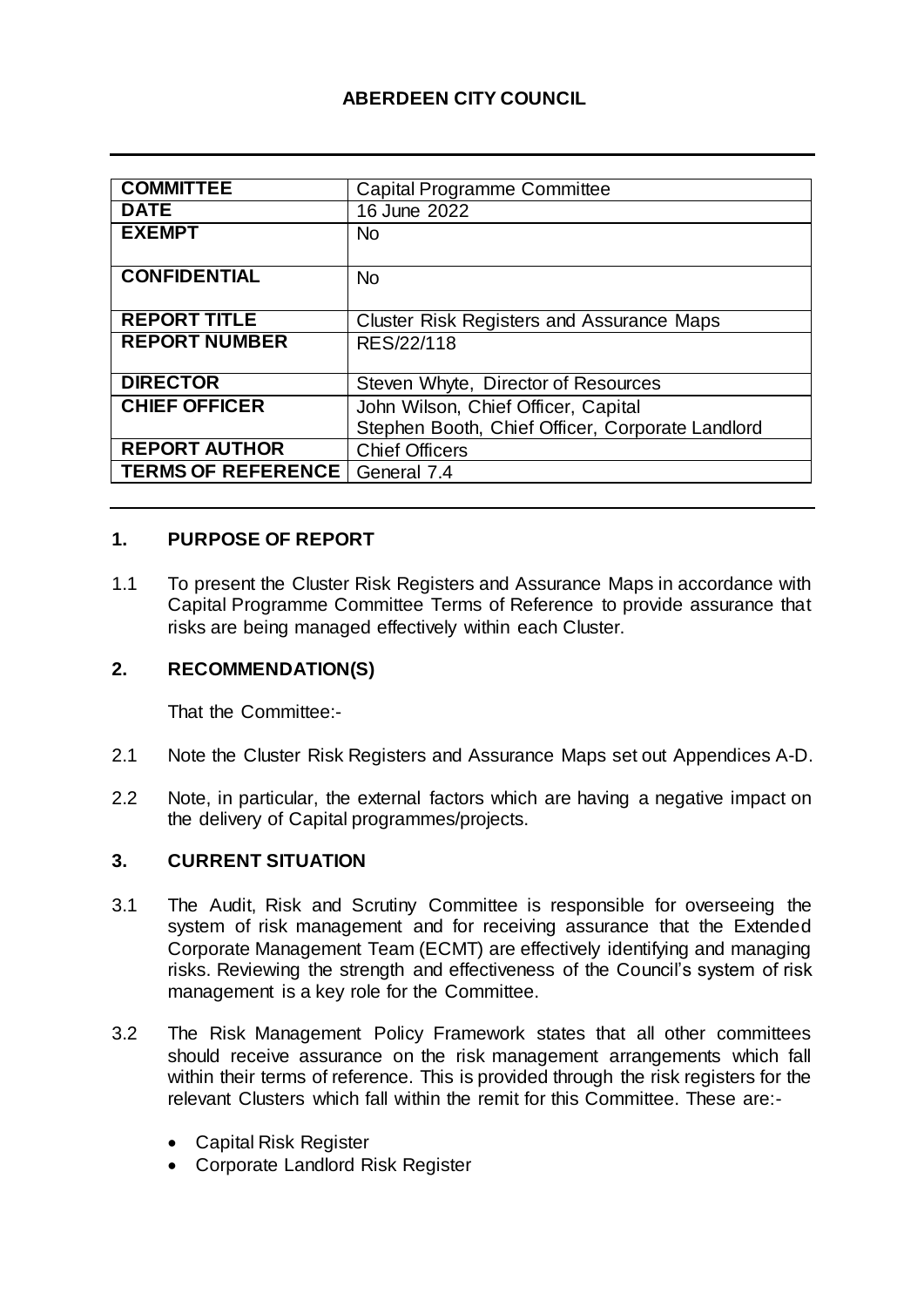## **Risk Registers**

- 3.3 The Council's Risks Registers are tools used by Functions and Clusters to capture and manage the risks which could prevent achievement of organisational outcomes and service delivery.
- 3.4 The Council's Corporate Risk Register (CRR) captures the risks which pose the most significant threat to the achievement of the Council's organisational outcomes and have the potential to cause failure of service delivery. The CRR is scrutinised annually by the Audit, Risk and Scrutiny Committee.
- 3.5 The Cluster Risk Registers are set out in appendices A and C and reflect the risks which may prevent each Cluster area from delivering on organisational outcomes and services, these risks may be escalated to the CRR where deemed necessary.
- 3.6 The risks contained within the Risk Register for each Cluster are grouped below by risk category and show the Council's corresponding risk appetite for each category as set within the Council's Risk Appetite Statement (RAS) which was approved by the Audit, Risk and Scrutiny Committee in February 2022.

The Clusters are working towards a target risk score which aligns with the risk appetite.

| <b>Capital</b>          |                                                                        |                                                 |                             |
|-------------------------|------------------------------------------------------------------------|-------------------------------------------------|-----------------------------|
| <b>Risk</b><br>Category | <b>Risk Title</b>                                                      | <b>Target</b><br><b>Risk</b><br><b>Appetite</b> | <b>Aligned with</b><br>RAS? |
| Operational             | Capital Project - Budget<br>Allocations                                | Cautious                                        | Yes                         |
| Operational             | Capital Projects - Developer<br>Obligations Income                     | Cautious                                        | Yes                         |
| Operational             | Capital Projects - Financial<br>Stewardship                            | Cautious                                        | Yes                         |
| Operational             | Capital Projects - Resource                                            | Cautious                                        | Yes                         |
| Operational             | <b>Concurrent Risks; External</b><br>Impacts (Covid, Brexit, War, etc) | Cautious                                        | Yes                         |
| Operational             | Construction delays due to<br>interruption to supplies of<br>materials | Averse                                          | Yes                         |

| <b>Corporate Landlord</b> |                                        |                                                 |                             |
|---------------------------|----------------------------------------|-------------------------------------------------|-----------------------------|
| <b>Risk</b><br>Category   | <b>Risk Title</b>                      | <b>Target</b><br><b>Risk</b><br><b>Appetite</b> | <b>Aligned with</b><br>RAS? |
| Financial                 | Failure to deliver asset<br>valuations | Averse                                          | Yes                         |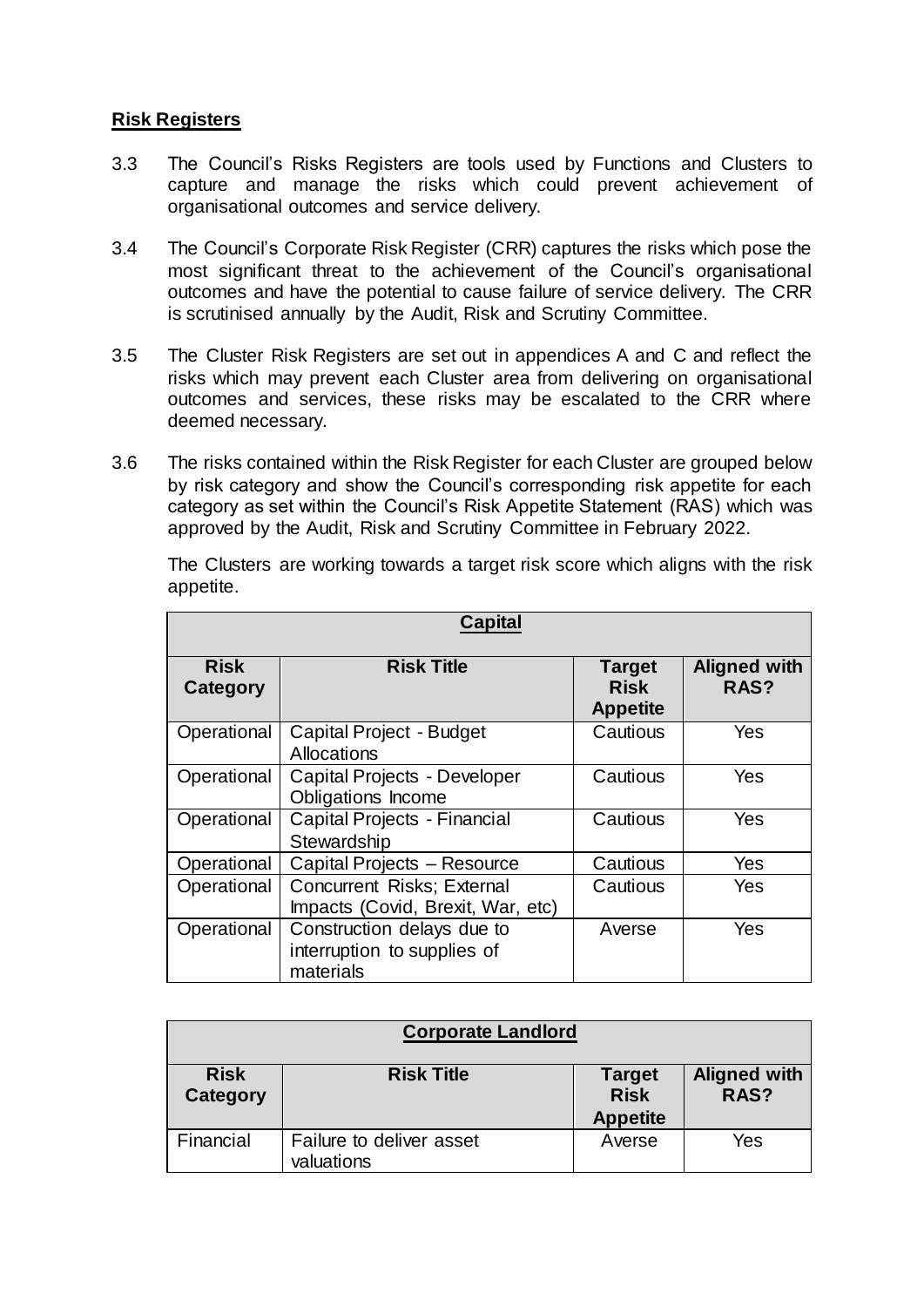| Operational | Inadequate Asset Management<br>Planning                                                      | Averse | Yes |
|-------------|----------------------------------------------------------------------------------------------|--------|-----|
| Operational | <b>Reinforced Autoclaved Aerated</b><br><b>Concrete Panels and Planks</b><br>(RAAC)          | Averse | Yes |
| Compliance  | Risk of non-compliance with<br><b>Statutory Compliance with</b><br><b>Council Properties</b> | Averse | Yes |
| Financial   | Risk to the delivery of Capital<br>and Revenue Income                                        | Averse | Yes |

- 3.7 The Cluster Risk Register provides the organisation with the detailed information and assessment for each risk identified including;
	- **Current risk score** this is current assessment of the risk by the risk owner and reflects the progress percentage of control actions required in order to achieve the target risk score.
	- **Target risk score** this is the assessment of the risk by the risk owner after the application of the control actions. This is aligned with the risk appetite for this particular category of risk.
	- **Control Actions** these are the activities and items that will mitigate the effect of the risk event on the organisation.
	- **Risk score**  each risk is assessed using a 4x6 risk matrix as detailed below.

The 4 scale represents the impact of the risk and the 6 scale represents the likelihood of the risk event.

**Impact Score**

| Likelihood          |              | Impossible<br><b>Almost</b> | Very Low       | <b>Low</b> | Significant | High | Very High |
|---------------------|--------------|-----------------------------|----------------|------------|-------------|------|-----------|
| <b>Score</b>        |              | 1                           | $\overline{2}$ | 3          | 4           | 5    | 6         |
| <b>Negligible</b>   | 1            | 1                           | $\overline{2}$ | 3          | 4           | 5    | 6         |
| <b>Material</b>     | $\mathbf{2}$ | $\overline{2}$              | 4              | 6          | 8           | 10   | 12        |
| <b>Serious</b>      | 3            | 3                           | 6              | 9          | 12          | 15   | 18        |
| <b>Very Serious</b> | 4            | 4                           | 8              | 12         | 16          | 20   | 24        |

- 3.8 Development and improvement of the Cluster Risk Register and associated risk management processes has continued since the Cluster Risk Registers were last reported to the Committee:
	- The Council's Risk Appetite Statement (RAS) was reviewed and updated.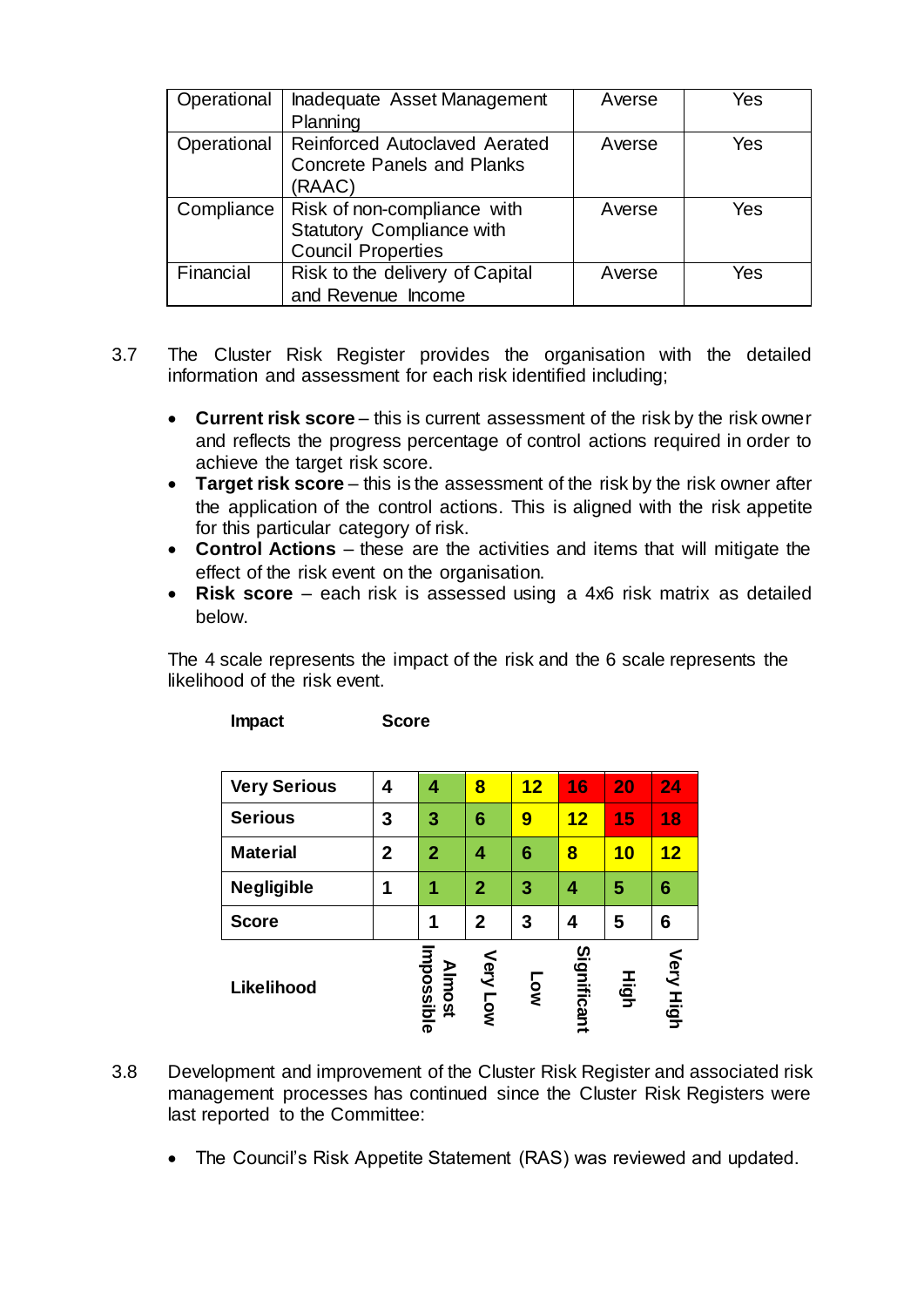- Risk Management Guidance the complementary documentation which supports the Risk Management Policy was updated and approved by the Risk Board.
- Committee Report Template and Guidance risk sections were reviewed and updated to reflect RAS and enhanced to provide additional guidance on management of risk.
- Assurance Maps were updated to include the Corporate and/or Cluster Risks that are being managed by each Cluster to provide an overview of both the risk/s being managed and the sources of assurance which includes completed risk control actions for each of the three-lines of defence.
- The Corporate Risk Lead has continued to provide support to Risk Owners and Managers to review and update Risk Registers to improve monitoring and reporting across the organisation.

## **Assurance Maps**

3.9 The Risk Registers that are reviewed by the Council's Committees list the risks identified within each of the relevant Functions and Clusters and provides detail of the risk, the potential impact and consequence of the risk materialising and the control actions and activities required to manage and mitigate the risk. Assurance Maps provide a visual representation of the sources of assurance associated with each Cluster so that Committee can consider where these are effective, following the completion of control actions. Presentation of each Cluster's Assurance Map provides full sight of the defences that the organisation has in place to manage the risks facing local government.



3.10 The Assurance Maps provide a breakdown of the "three lines of defence", the different levels at which risk is managed. Within a large and complex organisation like the Council, risk management takes place in many ways. The Assurance Map is a way of capturing these and categorising them, thus ensuring that any gaps in sources of assurance are identified and addressed: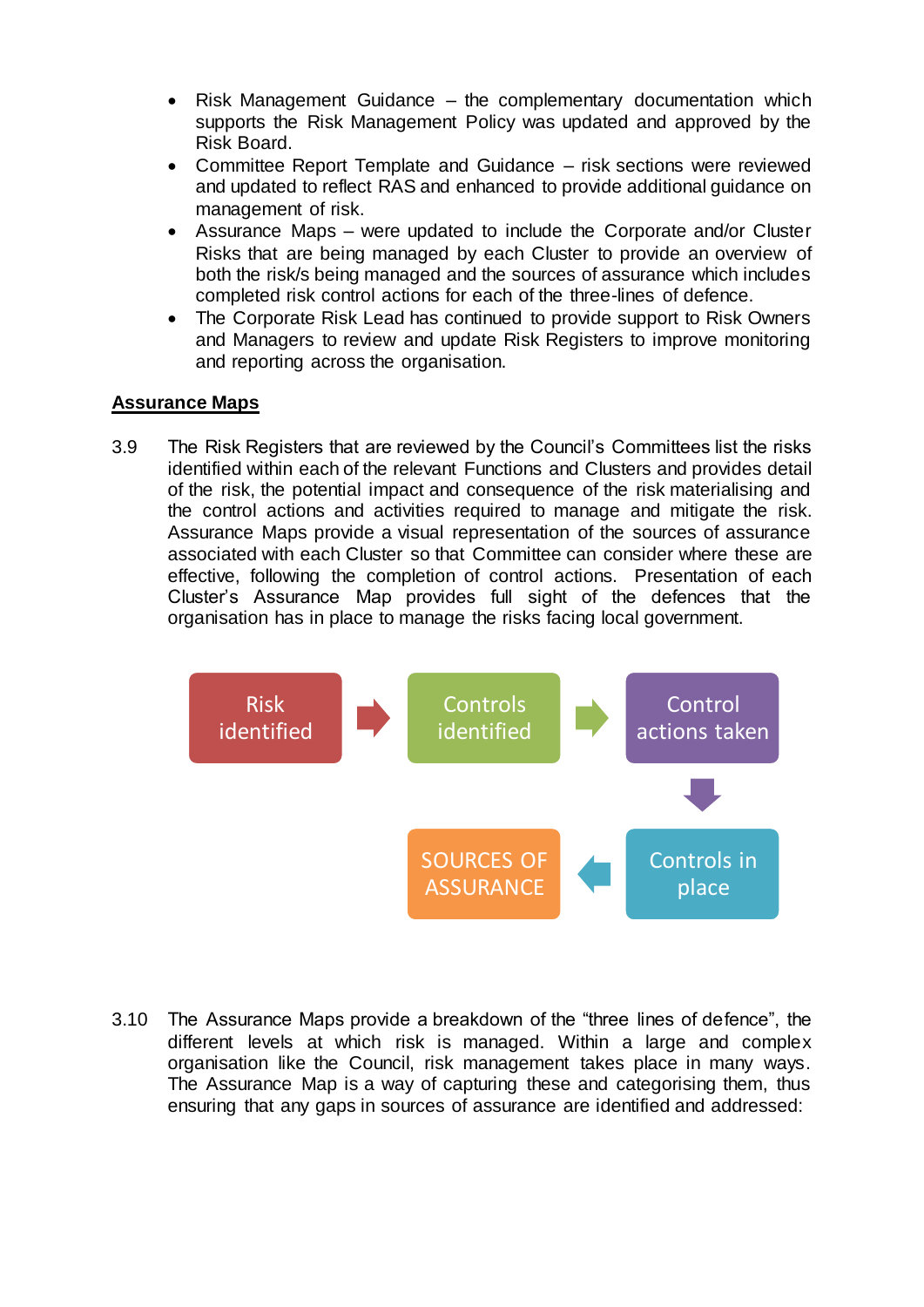| <b>First Line of Defence</b> | <b>Second Line of</b>       | <b>Third Line of Defence</b> |
|------------------------------|-----------------------------|------------------------------|
| "Do-ers"                     | <b>Defence</b>              | "Checkers"                   |
|                              | "Helpers"                   |                              |
| The control environment;     | Oversight of risk           | Internal and external audit, |
| business operations          | management and ensuring     | inspection and regulation,   |
| performing day to day risk   | compliance with             | thereby offering             |
| management activity;         | standards, in our case      | independent                  |
| owning and managing risk     | including ARSC as well as   | assurance of the first and   |
| as part of business as       | CMT and management          | second lines of defence,     |
| usual; these are the         | teams; setting the policies | the "do-ers" and "helpers",  |
| business owners, referred    | and procedures against      | referred to as the           |
| to as the "do-ers" of risk   | which risk is managed by    | checkers" of risk            |
| management.                  | the do-ers, referred to as  | management.                  |
|                              | the "helpers" of risk       |                              |
|                              | management.                 |                              |

## **Risk Overview**

- 3.11 Over the last financial year, the most significant risk impacts are those which are external to the Council. These are impacts derived from the Covid 19 pandemic, Brexit and the recent Russia/Ukraine war. This has led to a shortage of skilled construction workers and a shortage of construction materials across all construction sectors, with the inevitable impact on the timeline for project delivery.
- 3.12 These impacts are having an adverse impact on construction costs whereby the cost of raw materials and manufactured products have increased at an alarming rate and are continuing to rise as shortages increase. Officers are also seeing an extension of lead-in times for the ordering of materials. This has generally led to a shorter period for the acceptance of any tender offers.
- 3.13 Officers are continuing to monitor published advice related to procurement, inflation and the supply chain. A recent assessment would suggest that the approved Capital Programme will require to be reviewed and reprofiled in Q1 of FY 22/23.
- 3.14 Consideration is ongoing on how best to mitigate these impacts.

### **4. FINANCIAL IMPLICATIONS**

4.1 There are no direct financial implications arising from the recommendations of this report. This report deals with risk management at Cluster level and this process serves to identify controls and assurances that finances are being properly managed.

## **5. LEGAL IMPLICATIONS**

5.1 There are no direct legal implications arising from the recommendations of this report. The Council's Risk Registers serve to manage many risks with implications for the legal position and statutory responsibilities of the Council.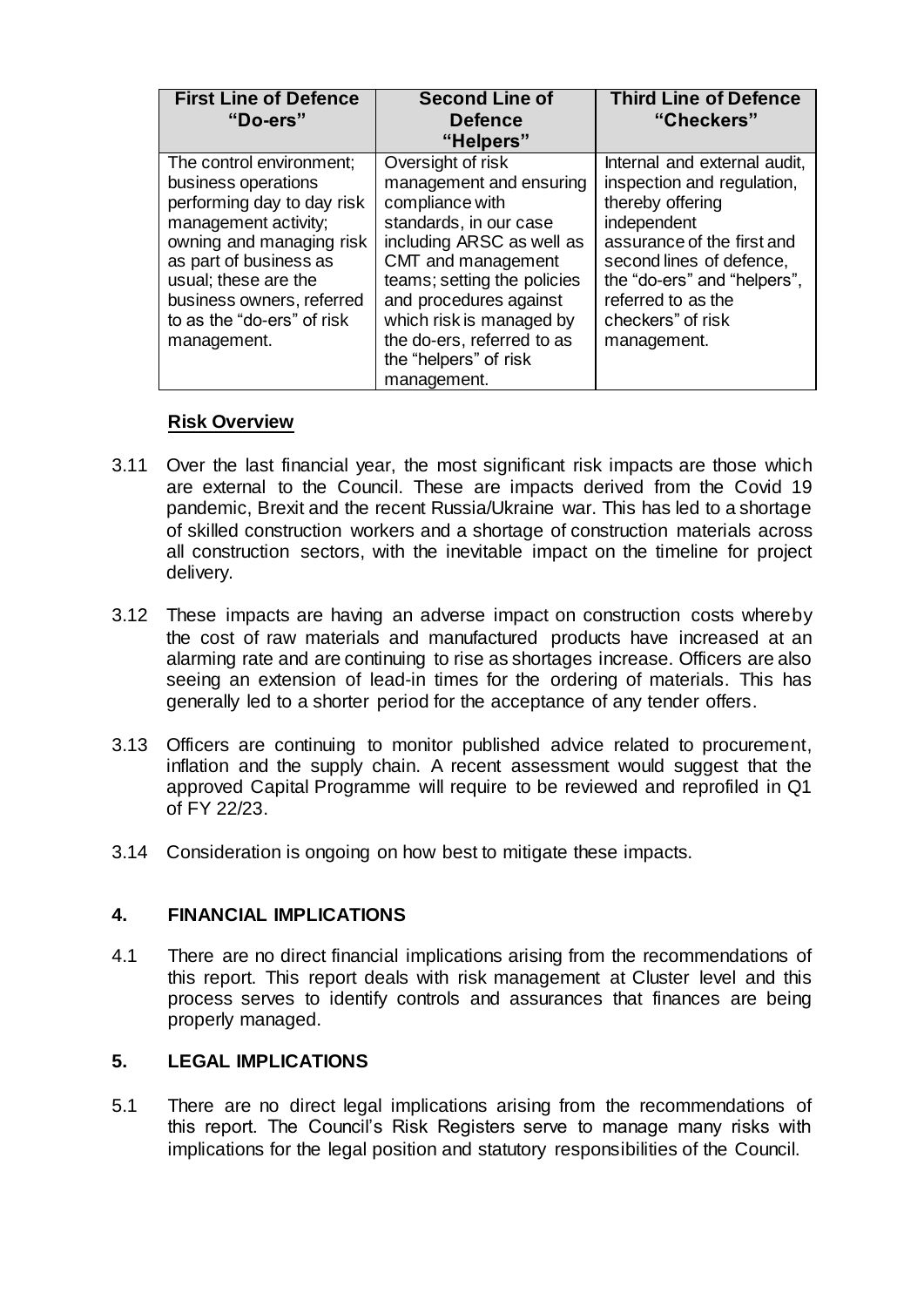## **6. ENVIRONMENTAL IMPLICATIONS**

6.1 There are no direct environmental implications arising from the recommendations of this report.

## **7. RISK**

7.1 There are no risks arising from the recommendations in this report. The Committee is provided with assurance that the risks presented within the Cluster Risk Register are those that may affect achievement of organisational outcomes and delivery of services for each Cluster are identified, appropriately managed and that the Council's activities are compliant with its statutory duties.

| Category                        | <b>Risks</b>                                                                                                    | Primary<br><b>Controls/Control</b><br><b>Actions to achieve</b><br><b>Target Risk Level</b>                                    | <i><b>*Target</b></i><br><b>Risk Level</b><br>(L, M or H)<br>*taking into<br>account<br>controls/control<br>actions | *Does<br><b>Target</b><br><b>Risk Level</b><br><b>Match</b><br><b>Appetite</b><br>Set? |
|---------------------------------|-----------------------------------------------------------------------------------------------------------------|--------------------------------------------------------------------------------------------------------------------------------|---------------------------------------------------------------------------------------------------------------------|----------------------------------------------------------------------------------------|
| <b>Strategic</b><br><b>Risk</b> | The council is<br>required to have<br>a management<br>system in place<br>to identify and<br>mitigate its risks. | The council's risk<br>management<br>system requires that<br>risks are identified,<br>listed and managed<br>via Risk Registers. |                                                                                                                     | Yes                                                                                    |
| <b>Compliance</b>               | As above.                                                                                                       | As above.                                                                                                                      |                                                                                                                     | Yes                                                                                    |
| <b>Operational</b>              | As above.                                                                                                       | As above.                                                                                                                      |                                                                                                                     | Yes                                                                                    |
| <b>Financial</b>                | As above.                                                                                                       | As above.                                                                                                                      |                                                                                                                     | Yes                                                                                    |
| <b>Reputational</b>             | As above.                                                                                                       | As above.                                                                                                                      |                                                                                                                     | <b>Yes</b>                                                                             |
| <b>Environment</b><br>/ Climate | As above.                                                                                                       | As above.                                                                                                                      |                                                                                                                     | Yes                                                                                    |

### **8. OUTCOMES**

8.1 The recommendations within this report have no direct impact on the Council Delivery Plan however, the risks contained within the Council's risk registers could impact on the delivery of organisational outcomes.

# **9. IMPACT ASSESSMENTS**

| <b>Assessment</b>                                  | <b>Outcome</b> |
|----------------------------------------------------|----------------|
| <b>Integrated Impact</b><br><b>Assessment</b>      | Not required   |
| <b>Data Protection Impact</b><br><b>Assessment</b> | Not required   |
| <b>Other</b>                                       | Not applicable |